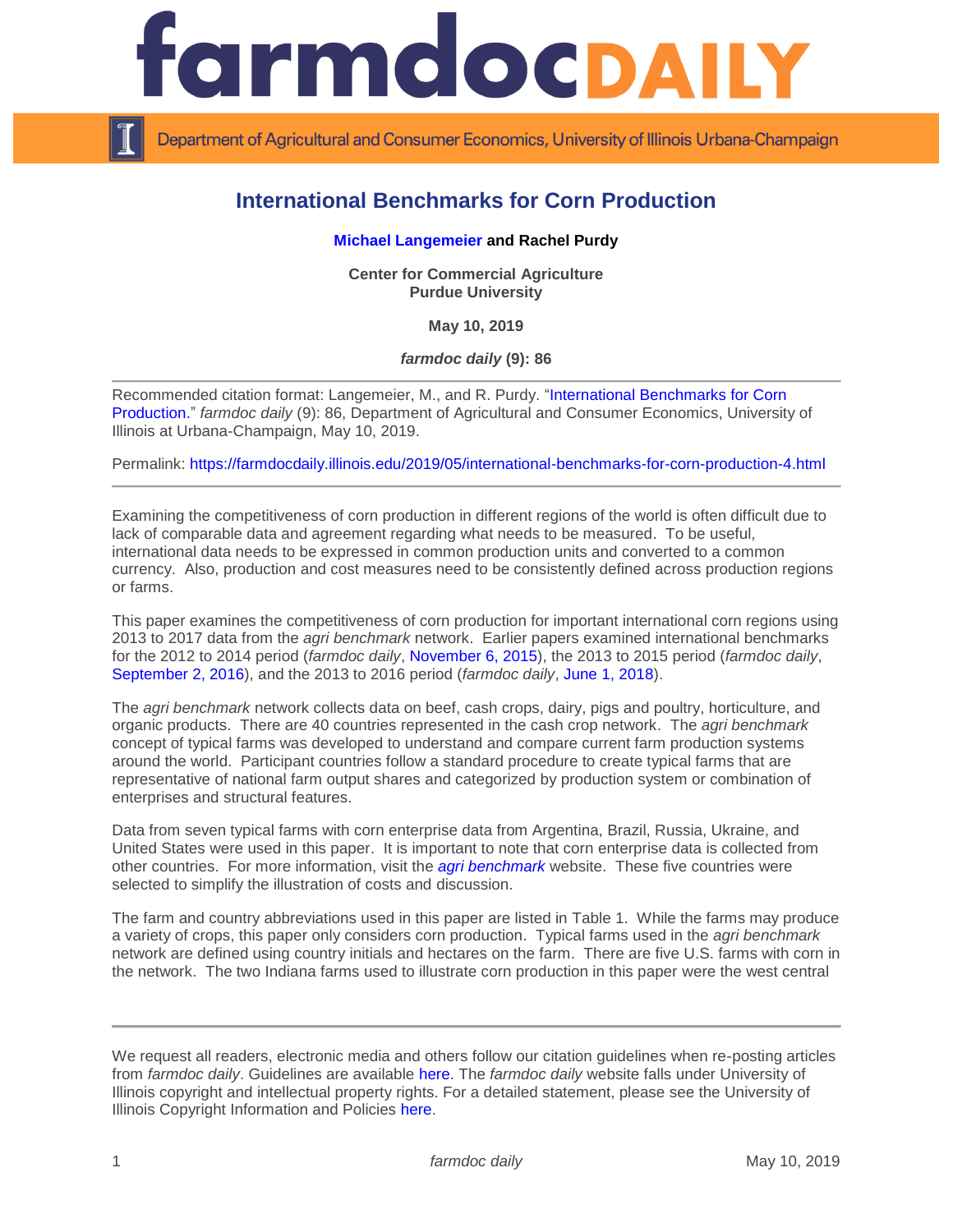Indiana (US1215INC) typical farm and the southern Indiana (US1215INS) typical farm. One Iowa typical farm (US700) was also selected for this analysis.

| Table 1. Abbreviations of Typical Farms |                                      |                 |                                         |
|-----------------------------------------|--------------------------------------|-----------------|-----------------------------------------|
| Farm                                    | Country                              | <b>Hectares</b> | Region                                  |
|                                         |                                      |                 |                                         |
| AR700                                   | Argentina                            | 700             | South East of Buenos Aires              |
| BR1300                                  | <b>Brazil</b>                        | 1300            | Mato Grosso                             |
| RU20000                                 | Russia                               | 20000           | Chernozem/Black Soil Region             |
| UA7100                                  | Ukraine                              | 7100            | Poltava region, Central part of Ukraine |
| <b>US700</b>                            | United States (Iowa)                 | 700             | lowa                                    |
| <b>US1215INC</b>                        | United States (west central Indiana) | 1215            | Central Indiana                         |
| <b>US1215INS</b>                        | United States (southern Indiana)     | 1215            | South Indiana                           |

# **Corn Yields**

Although yield is only a partial gauge of performance, it reflects the available production technology across farms. Average corn yield for the farms in 2013 to 2017 was 139.3 bushels per acre (8.75 metric tons per hectare). Average farm yields ranged from approximately 92.6 bushels per acre for the Russian typical farm (5.81 metric tons per hectare) to 191.4 bushels per acre for the Iowa typical farm (12.01 metric tons per hectare). Figure 1 illustrates average corn yield for each typical farm. All of the U.S. farms had average corn yields above 175.0 bushels per acre (10.98 metric tons per hectare). The range of yields, for U.S. farms, was within 15.2 bushels per acre (0.95 metric tons per hectare). It is important to note that corn is the second crop of the year for the typical farms in Argentina and Brazil.

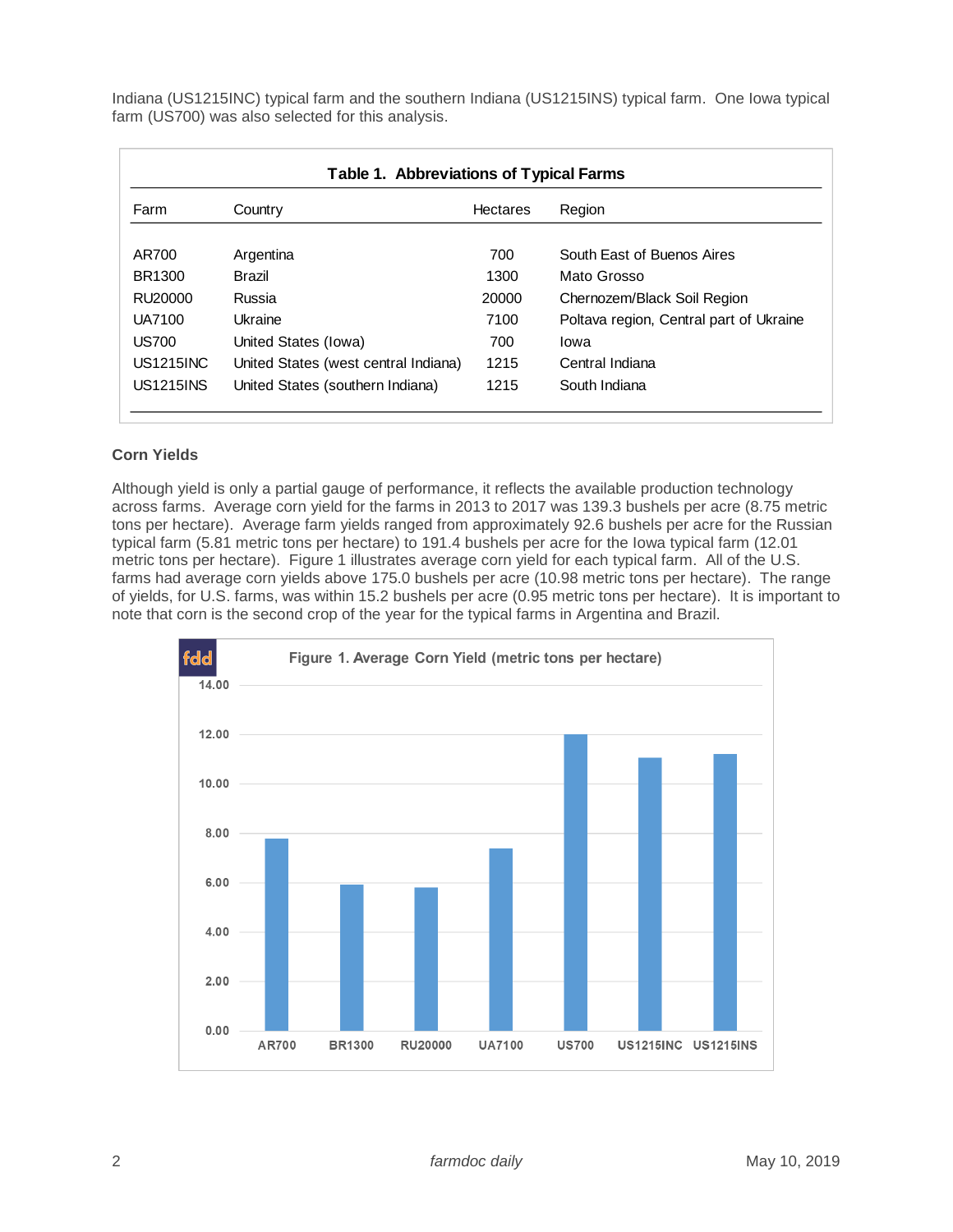### **Input Cost Shares**

Due to differences in technology adoption, input prices, fertility levels, efficiency of farm operators, trade policy restrictions, exchange rate effects, and labor and capital market constraints, input use varies across corn farms. Figure 2 presents the average input cost shares for each farm. Costs included both cash and opportunity costs. Cost shares were broken down into three major categories: direct costs, operating costs, and overhead costs. Direct costs included seed, fertilizer, crop protection, crop insurance, and interest on these cost items. Operating cost included labor, machinery depreciation and interest, fuel, and repairs. Overhead cost included land, building depreciation and interest, property taxes, general insurance, and miscellaneous cost.

The average input cost shares were 43.1 percent for direct cost, 32.5 percent for operating cost, and 24.4 percent for overhead cost. The typical farms from Russia, Ukraine, and Iowa had below average cost shares for direct cost, while the typical Brazilian farm and the Southern Indiana farm had the highest average direct cost shares. Direct cost shares ranged from 35.4 percent for the Iowa typical farm to 50.9 percent for the Brazilian typical farm. The typical farms from Argentina, Brazil, and United States had below average cost shares for operating cost. The typical Russia farm and Ukraine farm had above average operating cost shares. The typical Russian farm had the highest operating cost share at 57.3 percent. The typical farms from Brazil, Russia, and Ukraine had below average cost shares for overhead cost. The Iowa farm had the highest share of overhead cost, at 38.3 percent, followed by the west central Indiana farm at 33.8 percent. The relatively large cost shares for overhead cost in the U.S. were the result of relatively high land costs.



# **Revenue and Cost**

Figures 3 and 4 present average gross revenue and cost per hectare and per ton for each typical farm. Gross revenue and cost are reported in U.S. dollars for each typical farm. It is obvious from figures 3 and 4 that gross revenue was substantially higher for the typical farms in United States and Ukraine. However, cost is also substantially higher for the U.S. typical farms. The typical farms from Argentina, Russia, and Ukraine exhibited economic profits during the five-year period of \$107, \$15, and \$93 per acre, respectively (\$264, \$38, and \$231 per hectare, respectively). Average losses for the typical farms from Brazil, Iowa, west central Indiana, and southern Indiana were \$57, \$64, \$90, and \$24 per acre, respectively, during the five-year period (\$141, \$159, \$222, and \$60 per hectare, respectively). Over the five-year period, the largest loss occurred in 2015 for the west central Indiana farm, at \$194 per acre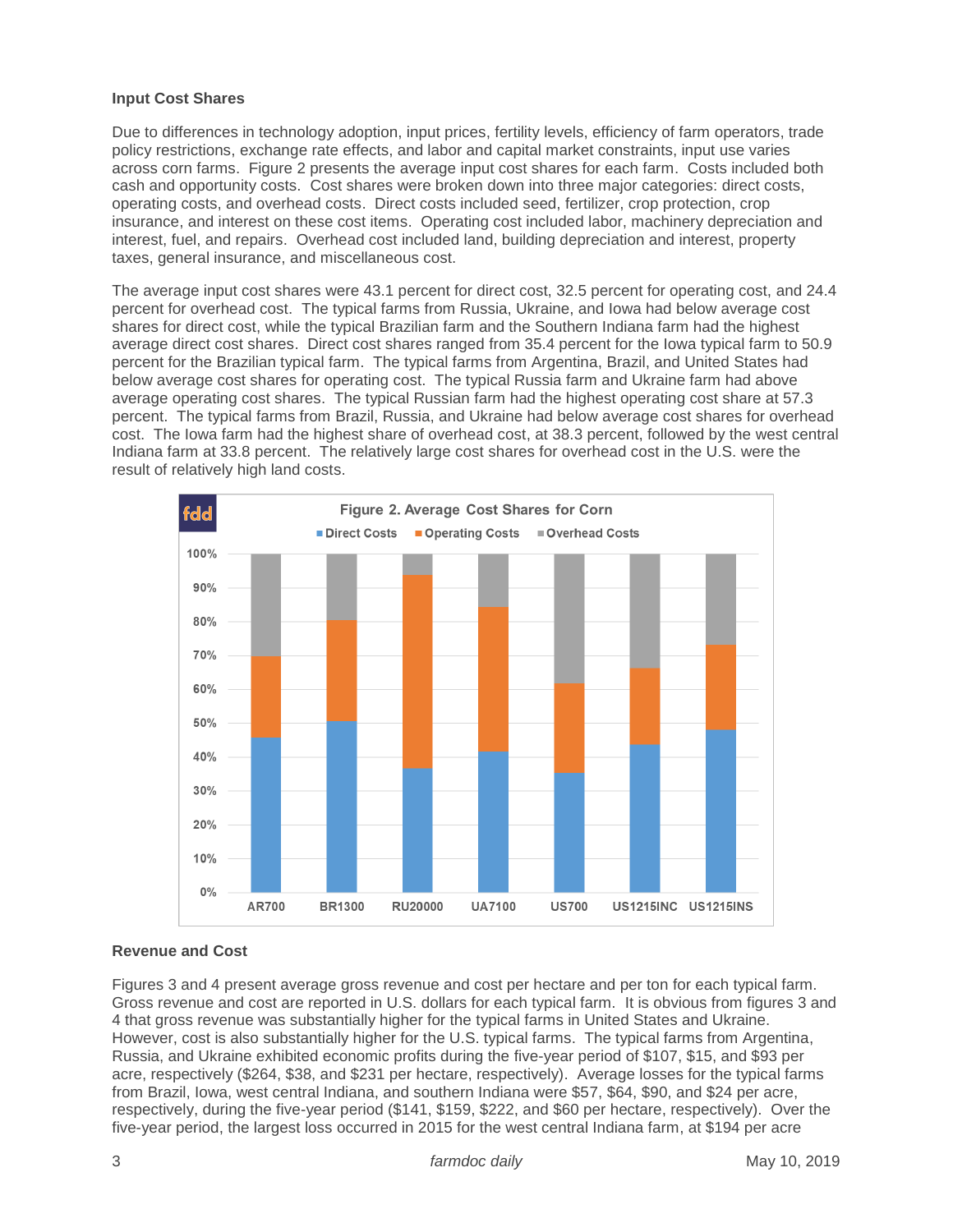

(\$479 per hectare). The typical Argentina farm earned the largest profit in 2016 at \$224 per acre (\$553 per hectare).

#### Direct Costs Operating Costs Overhead Costs ▲ Gross Revenue \$200 \$180 \$160 Z  $\blacktriangle$ \$140  $\blacktriangle$ \$120 \$100 Δ \$80 \$60 \$40 \$20 \$0 AR700 **BR1300 RU20000 UA7100 US700 US1215INC US1215INS**

# **Conclusions**

This paper examined yield, gross revenue, and cost for farms in the *agri benchmark* network from Argentina, Brazil, Russia, Ukraine, and the United States with corn enterprise data. Yield, gross revenue, and cost were substantially higher for the U.S. farms. The typical farms in Argentina, Russia, and Ukraine exhibited a positive average economic profit during the 2013 to 2017 period.